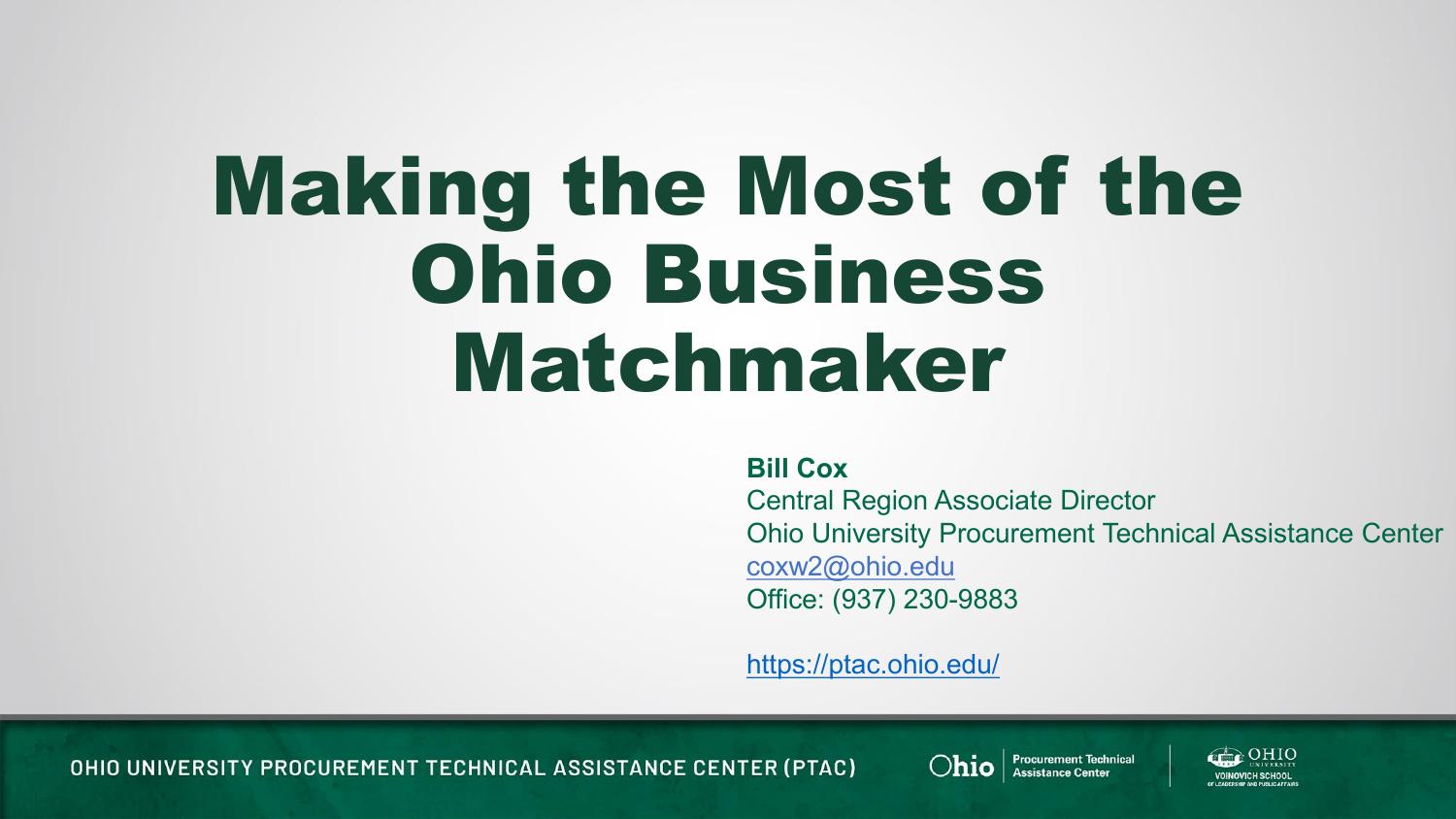#### [2022 Ohio Business Matchmaker](https://ohiobusinessmatchmaker.wordpress.com/)



**Meet One-on-One with Buyers Finding Teaming Partners**

*July 13-14, 2022* **Wright State University Nutter Center Dayton, Ohio**

OHIO UNIVERSITY PROCUREMENT TECHNICAL ASSISTANCE CENTER (PTAC)



Ohio | Procurement Technical

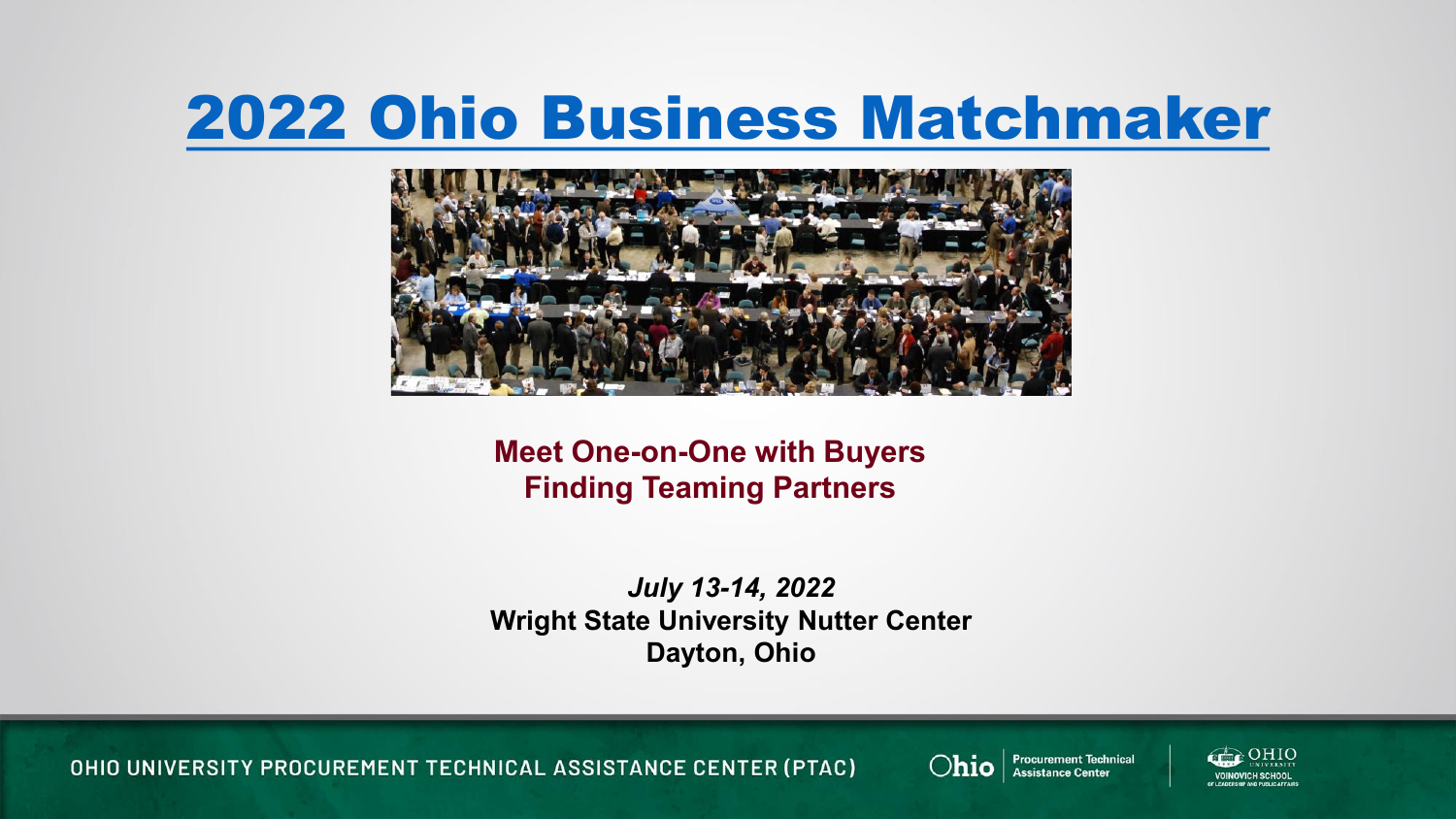



- Prepare the most important step
- Before the Event
- At the Event
- After the Event
- Summary



Ohio | Procurement Technical

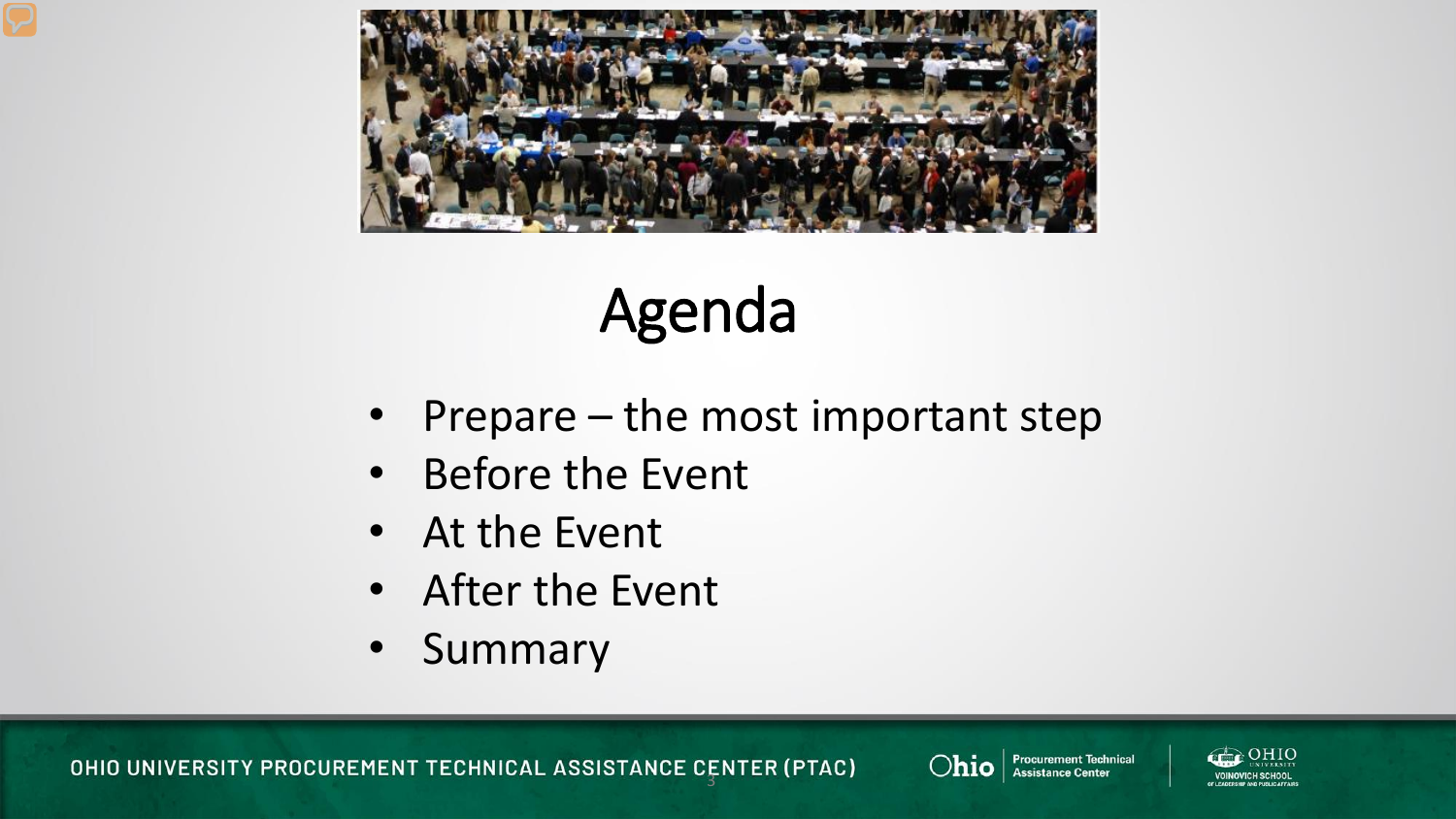#### **"If You Don't Know Where You're Going, Then Any Road Will Do"**

**Government buyer feedback on Matchmaker:**  "Too many companies

came that were not "procurement ready"



**Have a plan for the event & what you intend to accomplish**

OHIO UNIVERSITY PROCUREMENT TECHNICAL ASSISTANCE CENTER (PTAC)



Ohio | Procurement Technical

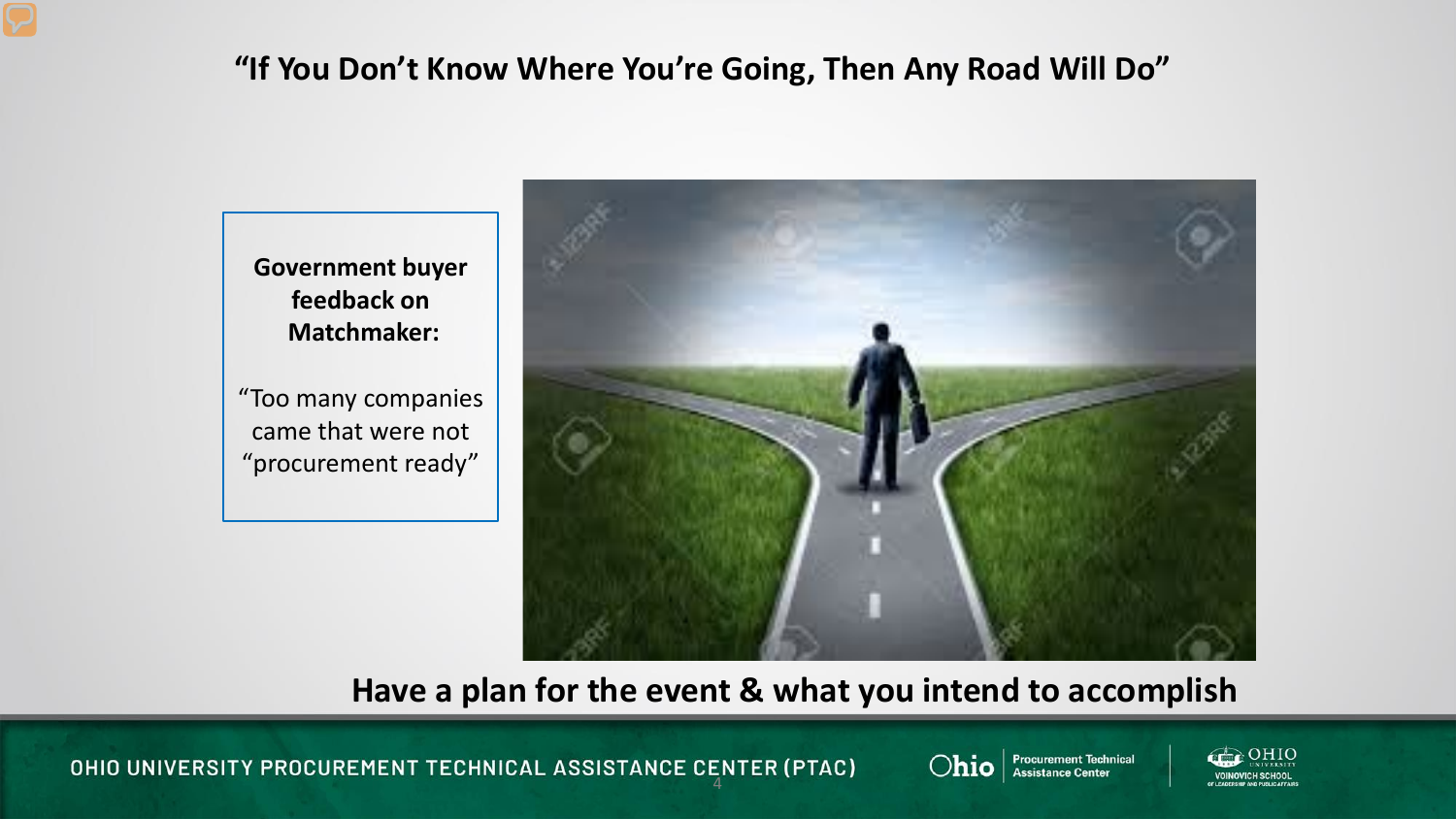- Know your company top/bottom
- Who buys your products/services?



- Do you sell to Government or companies that sell to Government?
- How do you sell to the Government?
- Research the attendee list to identify potential customers
	- Federal, State & Local Government agencies
	- Don't forget the National Guard
	- Other companies
- Prioritize the list of people/agencies you want to engage



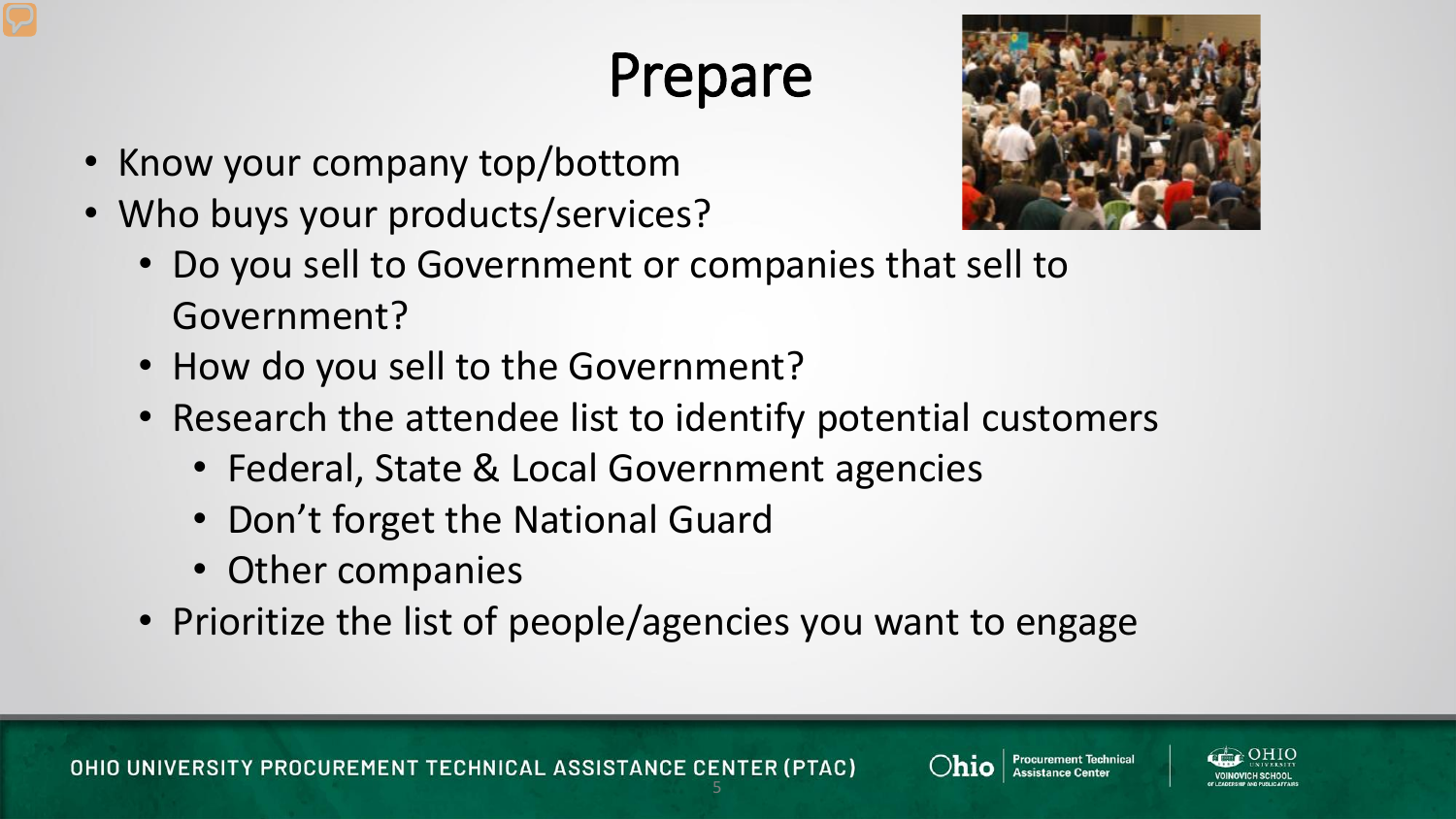- Who has purchased your products or services, when was the last purchase and how did they buy it?
	- [www.USASpending.Gov](http://www.usaspending.gov/)
	- [www.FPDS.gov](http://www.fpds.gov/)
	- Award announcements in [www.sam.gov](http://www.sam.gov/)
	- Market Intelligence gained through discussion with COs, PMs, OSADBU, SBA, other vendors, vendor groups
- Are future procurements in planning stage?



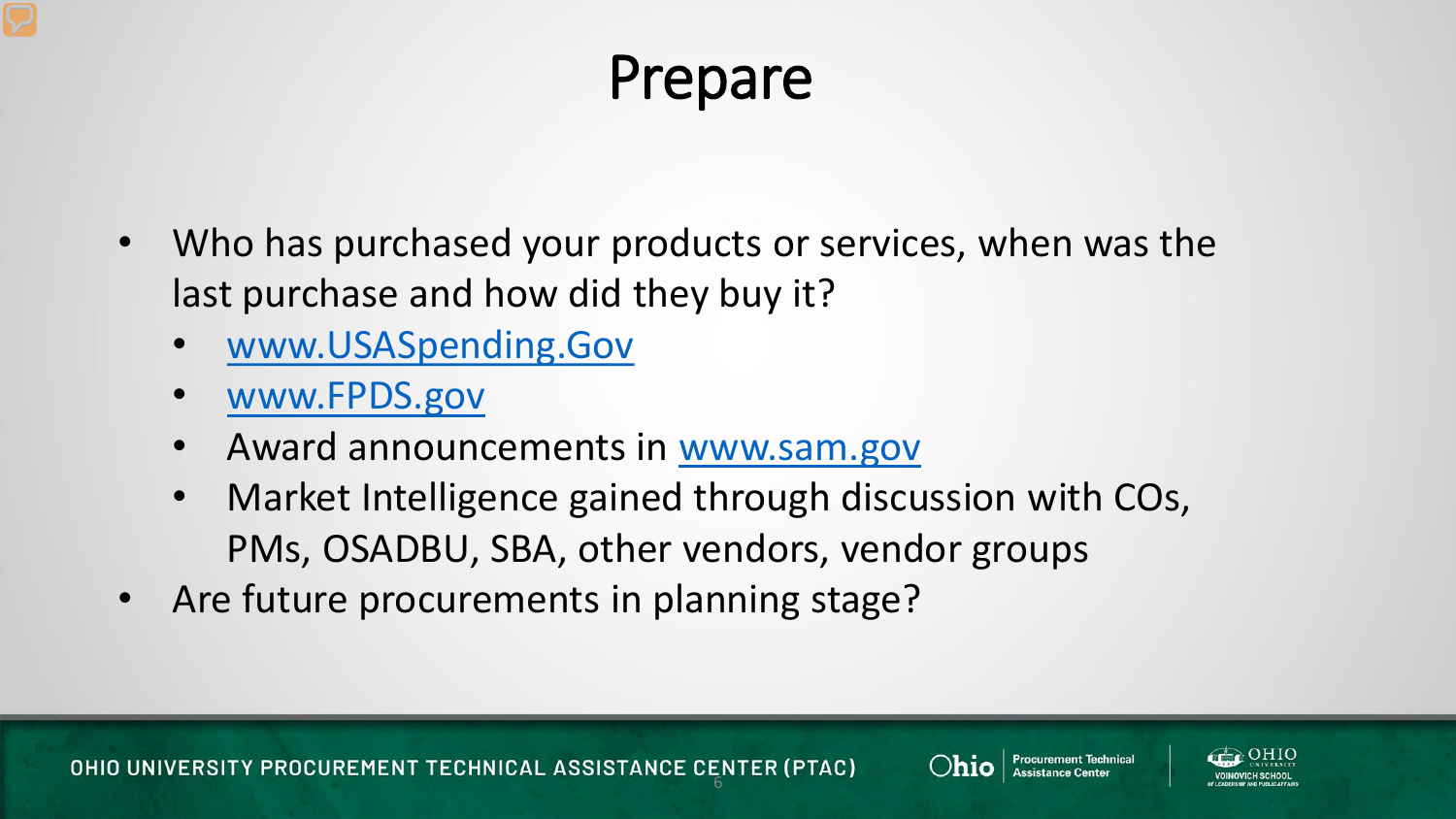- Review your marketing materials you intend to use
	- Look at your business cards are they accurate, what's on the back?
	- Bring plenty and have extra cards in your car if needed
	- Is the branding on your cards consistent with your marketing materials?
	- Back at the office, is your website up to date? Is your branding consistent? Is the website design logical, with information easy to find? Are your latest contract wins highlighted to draw attention to the viewer?
		- Look at your website from the Government's or teaming partner's viewpoint



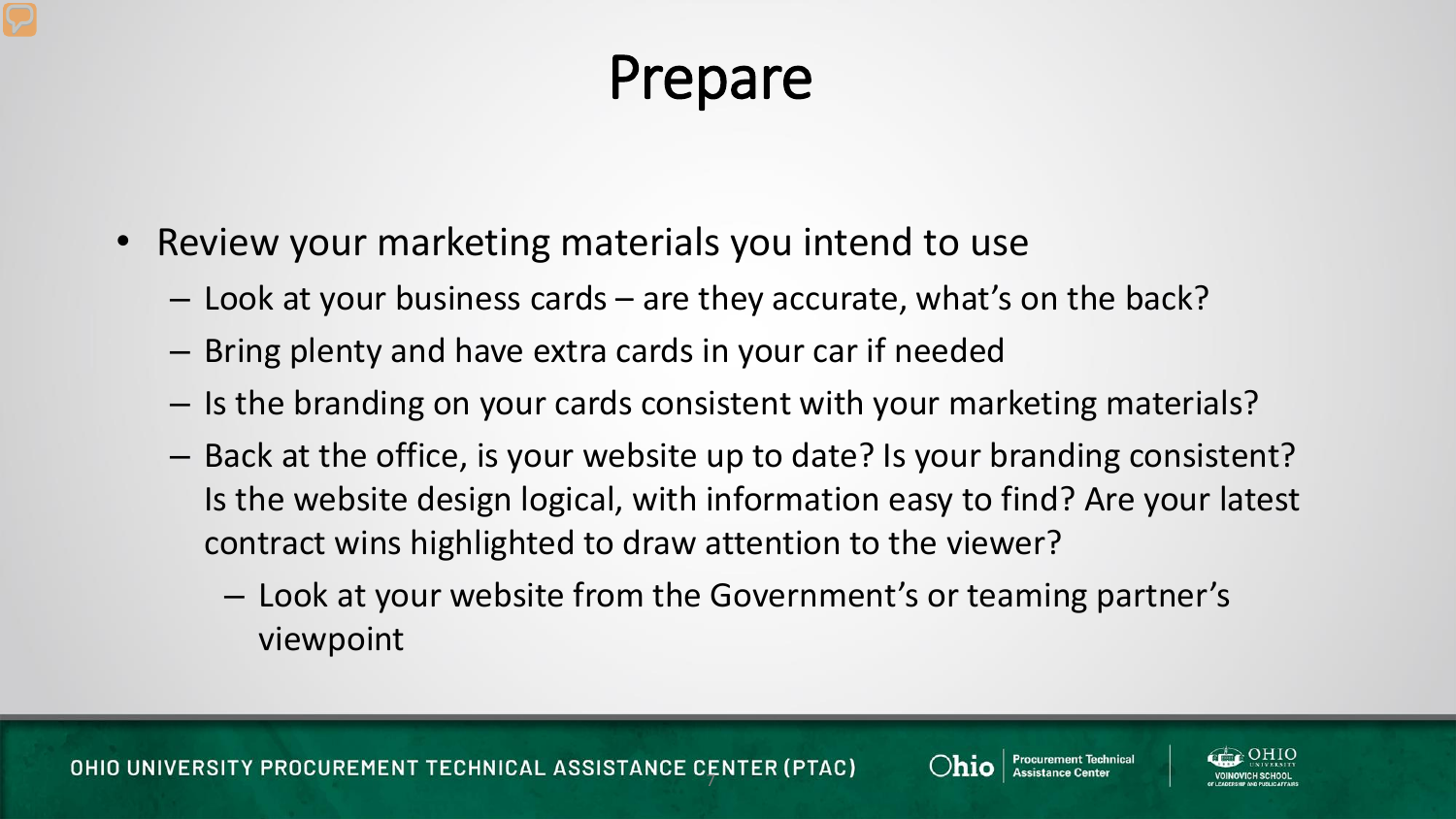- Review your marketing materials you intend to use
	- Do your capability statements have errors?
		- E-mail addresses, phone numbers, websites, expired NAICS codes, missing PSC, FSC or UNSPSC codes?
		- Outdated references CCR or FBO vs SAM
		- Over used superlatives without specifics i.e. "We have great people"
			- Ex ever see a company not have outstanding personnel?
		- Differentiators that everyone has
		- Socioeconomic qualifications are not competencies
	- Make your capability statement concise, with impact that will create interest
- Practice your "elevator speech" until you know it "*cold*"



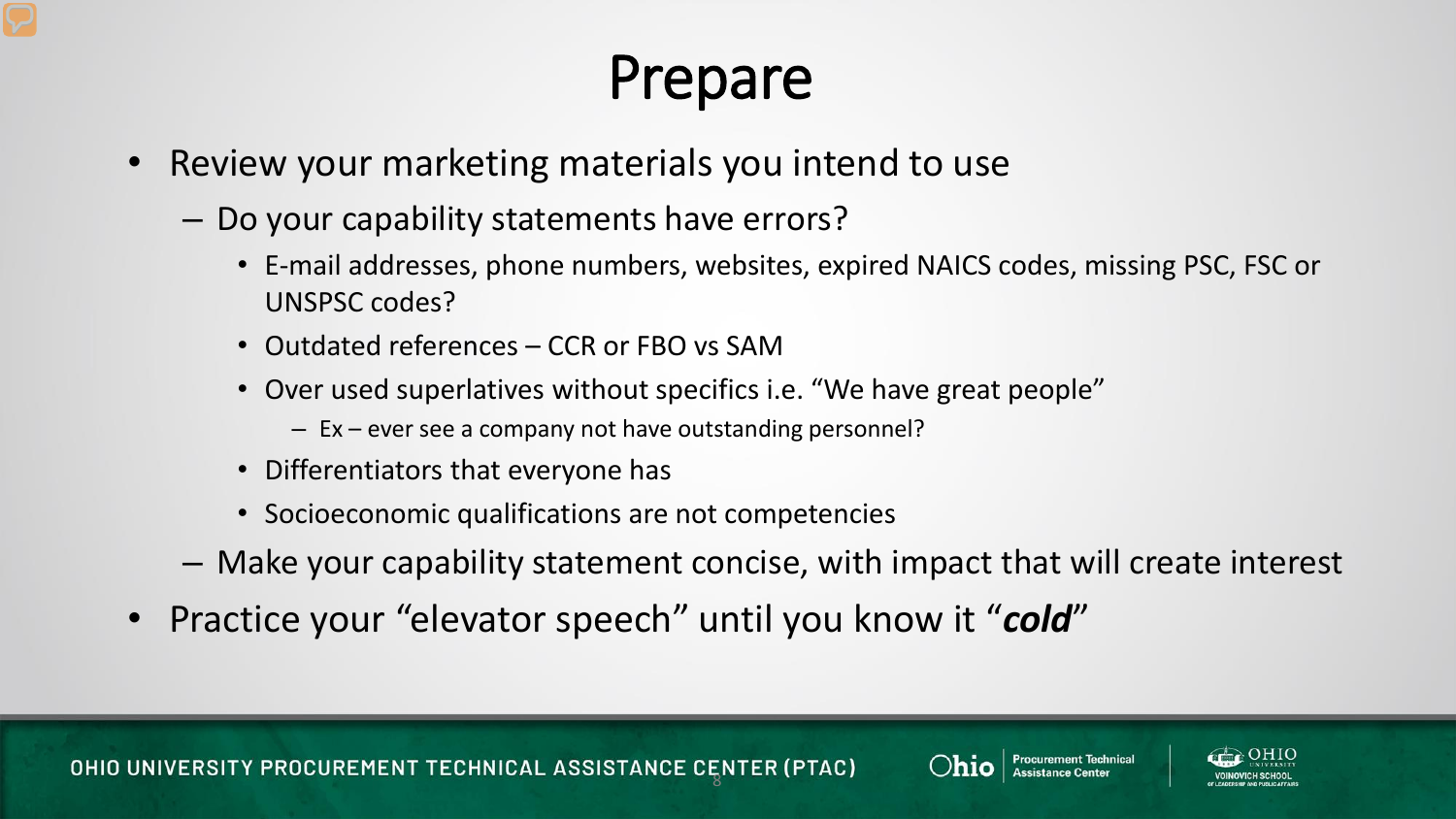#### At the Event



- Arrive early
	- Extra time for the "grip & grin"
	- Opportunity to talk to lower priority people and others
		- Could be a source of future business or referrals
		- May provide valuable business intelligence on agency procurements
- Be an "information sponge"
- Be positive, friendly and gracious
	- Remember: People like to buy from people they know, trust and like
	- Communication is two way don't forget to listen!



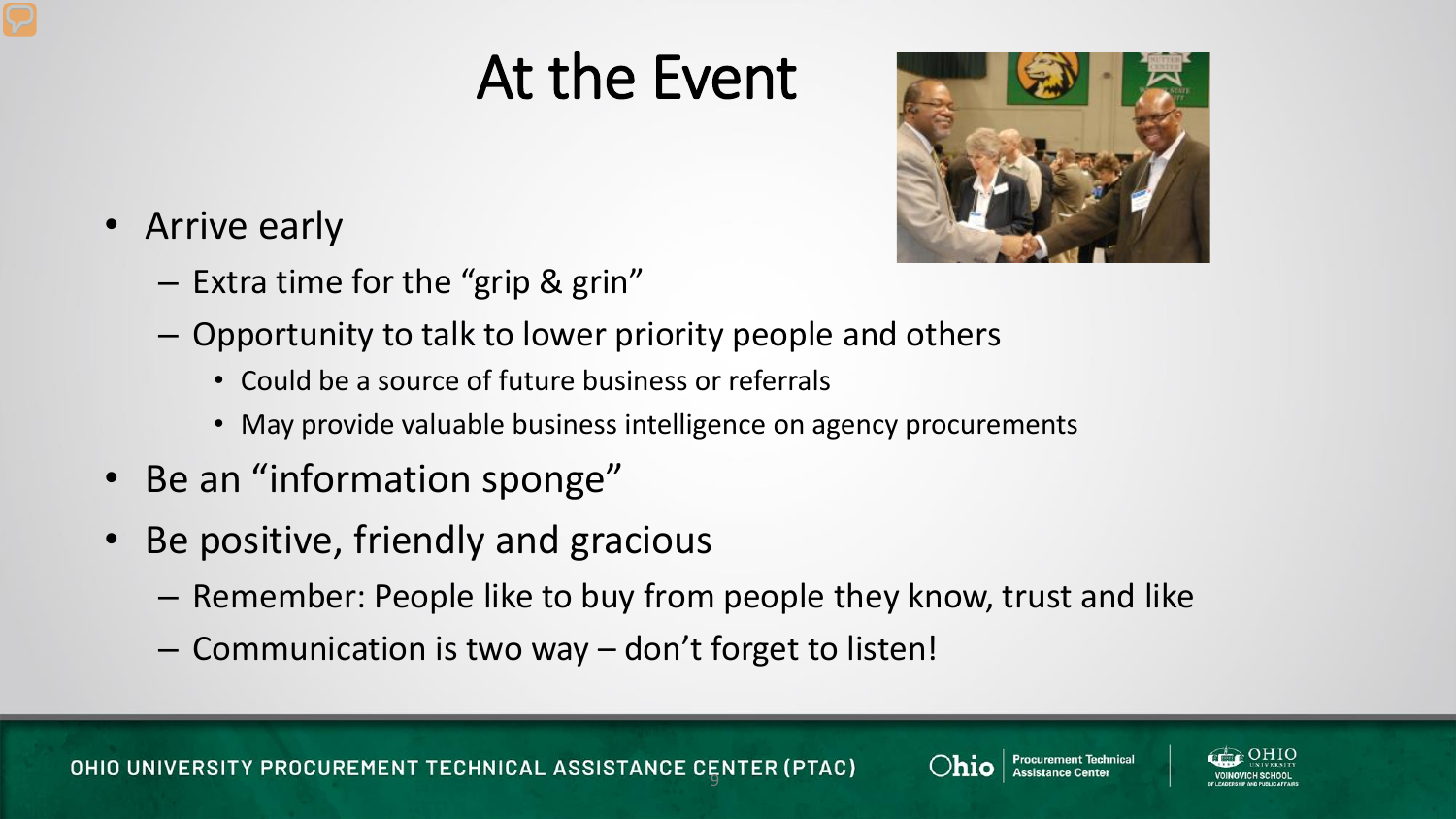#### At the Event



- Customers need a reason to remember you
	- Your objective is to obtain positive response and that your company be remembered as a qualified source
		- Improve your chances for follow-on appointment or your marketing materials will be read
	- Tell them how you can support their mission, what value you will add, or what problem you will solve
	- What past performance do you have, for whom, when did you perform, what did you do and what were the results – why was it important?



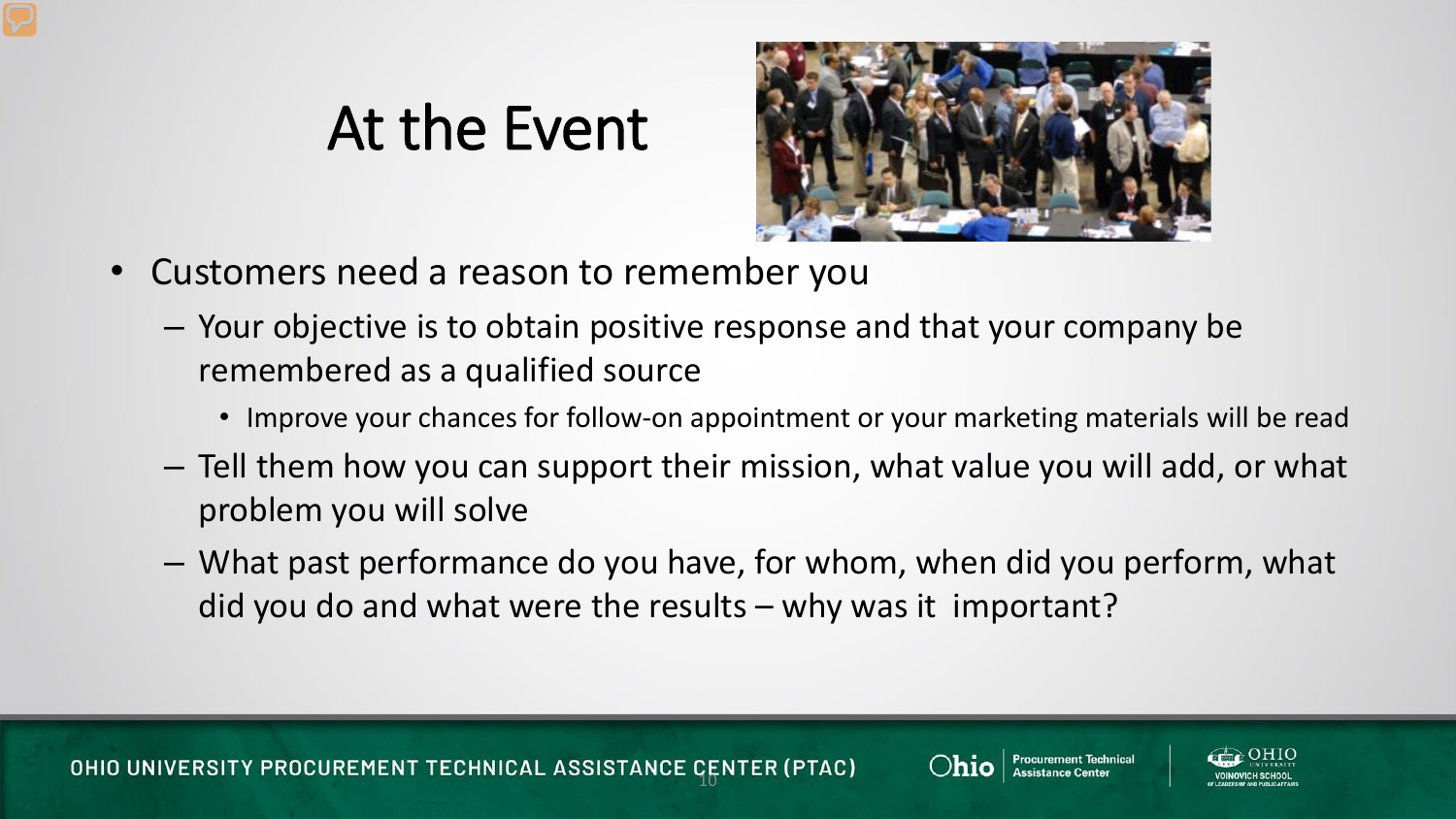#### After the Event

- Send thank you e-mail to your "matches"
	- Attach your capability statement for retention and distribution
	- If appropriate, request a follow-on meeting to provide more information, demonstrate your product, discuss your service etc.
- Send thank you e-mail, as necessary, to others you met
	- Today's casual acquaintance could be tomorrow's teaming partner





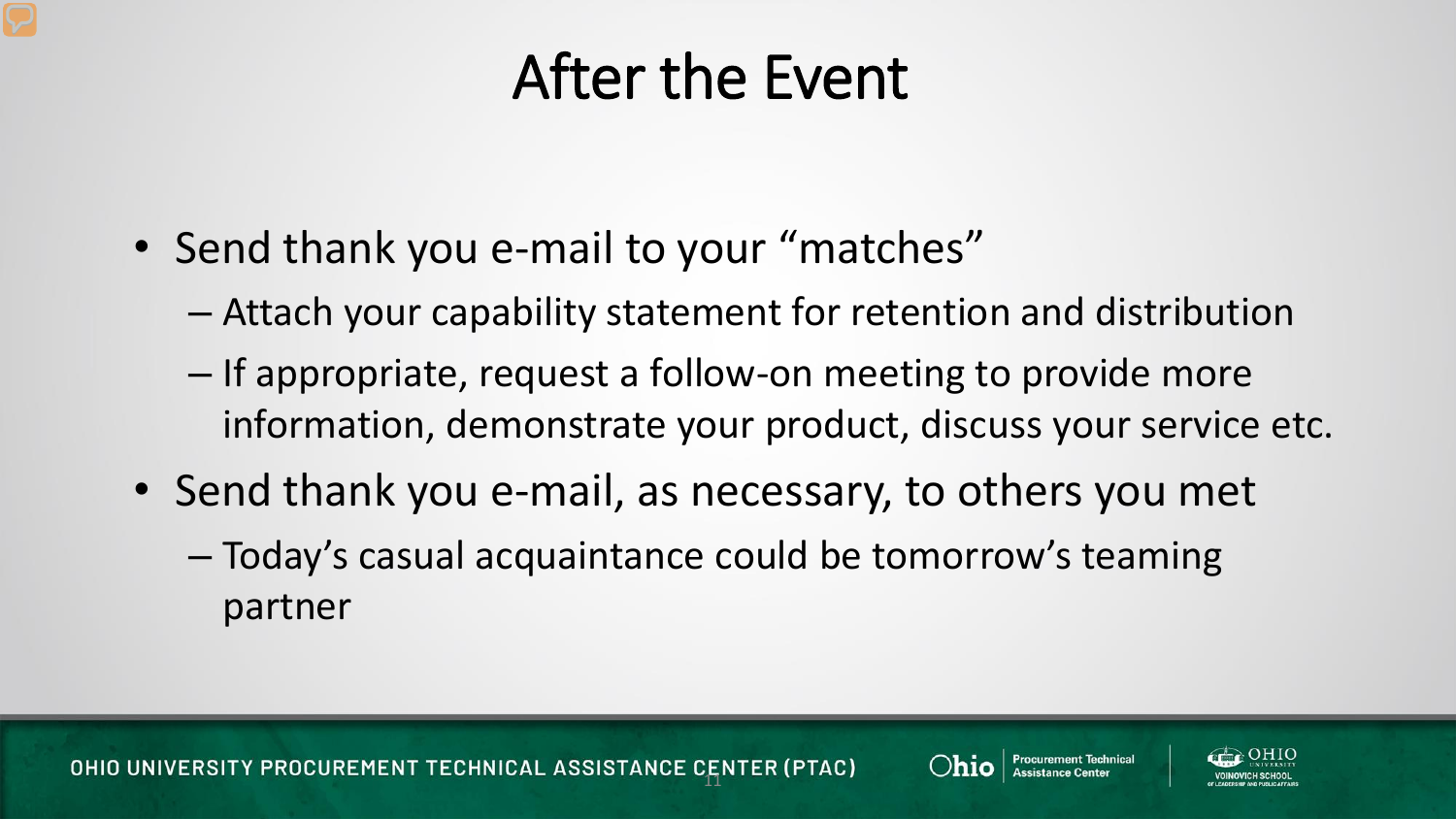### After the Event

- Analyze your results
	- What did you learn?



- What were the reactions to your "elevator speech"?
	- Pay attention to non-verbal communication
		- Were most people looking at you or looking elsewhere?
	- Be objective in your analysis
- Who did you not talk to that you wanted to see?
	- Develop an approach to contact them
- Make action plans to move forward don't lose your momentum



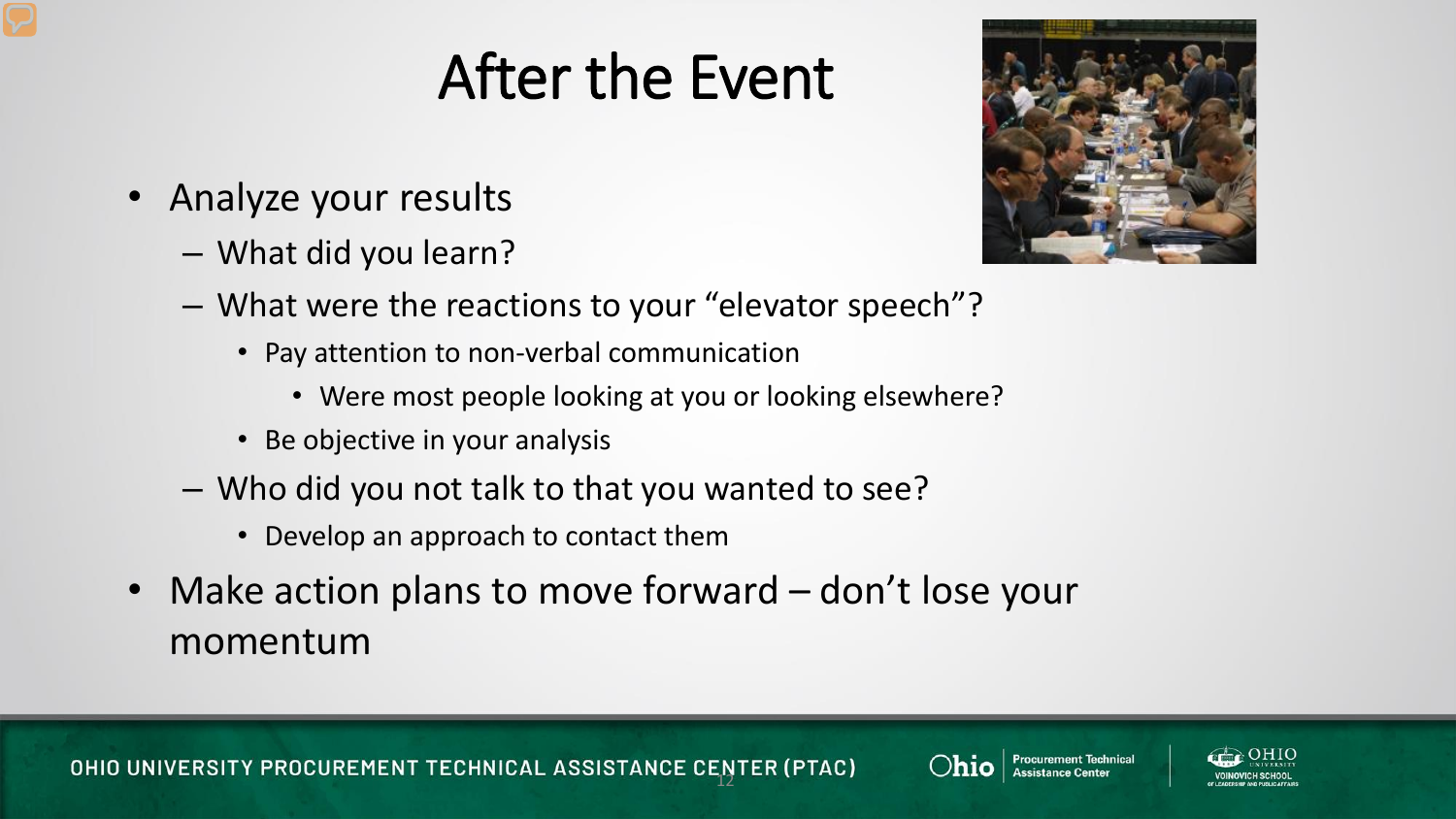#### Summary



- Preparation before the event is key
	- Analyze the audience, know what customers you want to meet
	- Find out what your customers buy, frequencies and how they procure & when they buy
	- Capability Statements that will be read and passed to others give them a reason to see you again
- Be positive, friendly and listen
- Be perceived as a company that creates and adds value!
- Your local PTAC office is ready to help!